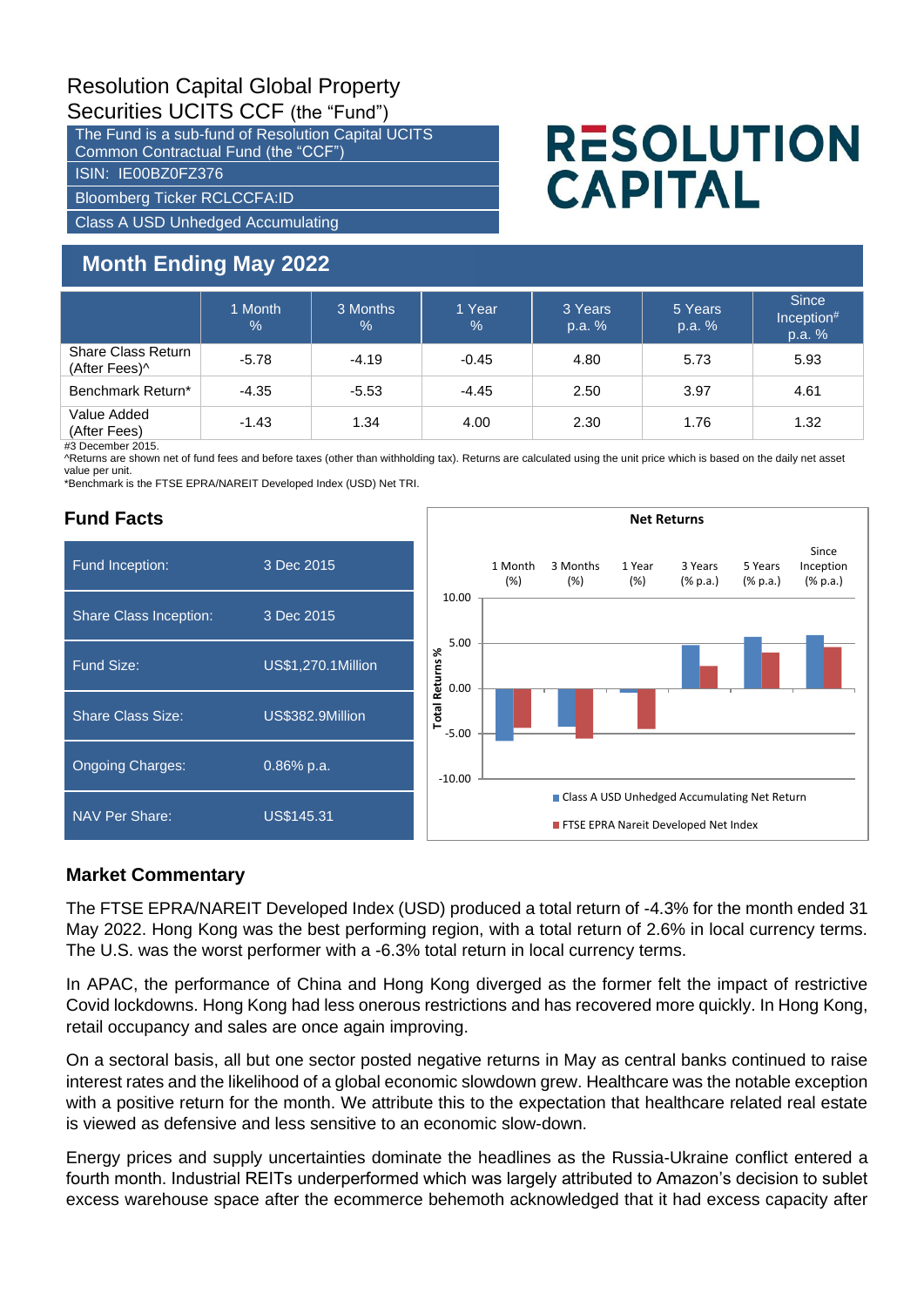rapidly expanding its footprint over the past two years. Hotel REITs performed better than other sectors with several hotel REITs reporting improved trading conditions.

Public markets real estate merger and acquisition activity remained active during the month including:

- In the data centre sector, DigitalBridge Group (DBRG) agreed to acquire portfolio holding Switch (SWCH) for \$34.25 per share, an 11% premium to SWCH's unaffected share price.
- Leading logistics REIT Prologis (PLD) made public its unsolicited offer to acquire smaller rival Duke Realty (DRE) in an all-stock deal that valued DRE at ~\$24bn. The proposed deal price represents a 29% premium to DRE's stock price. DRE's board rejected the proposal as being insufficient.
- Deutsche-Euroshop (DEQ) agreed to be acquired by Oaktree and Alexander Otto, DEQ's largest shareholder, for circa €4bn, cash. DEQ is a German-listed shopping centre landlord and the deal price represents a 44% premium to DEQ's share price, and a 42% discount to reported NAV.
- Capital & Counties (CAPC) and Shaftesbury (SHB) announced discussions for an all-script merger that will create a £6.5bn Central London, predominantly retail company. CAPC already owns 25% of SHB. The negotiations have not concluded yet.
- LXI REIT PLC (LXI), a UK based diversified REIT, made a cash + stock offer to merge with Secure Income REIT (SIR) for £2.3bn. Secure Income is also a UK based diversified REIT. The proposed deal price represents a ~13% premium to SIR's unaffected share price. The combination would create a £3.9bn portfolio comprised of 346 assets across the UK.

Notable real estate transaction included:

- Office REIT Boston Properties (BXP) continued its expansion in Seattle with the \$730m acquisition of Madison Centre. The 37 storey asset, 760k sq. ft. of Class A office space is currently 93% leased.
- Cofinimmo (COFB), a healthcare REIT, announced the sale of three office assets in Brussels for €52m, with closings expected in 2023 and 2024. These transactions continue the company's strategy of divesting office assets and focusing on healthcare.
- In the UK, Student Roost, a £3.3bn student housing portfolio was sold by Brookfield (BAM) to GIC, a sovereign wealth fund, and Greystar. The portfolio includes 21k beds with an imputed value of ~£155k/bed.
- Also in student housing, Xior Student Housing (XIOR), a Belgium based REIT, agreed to acquire a €939m portfolio that consists of 5,000 units across Europe.